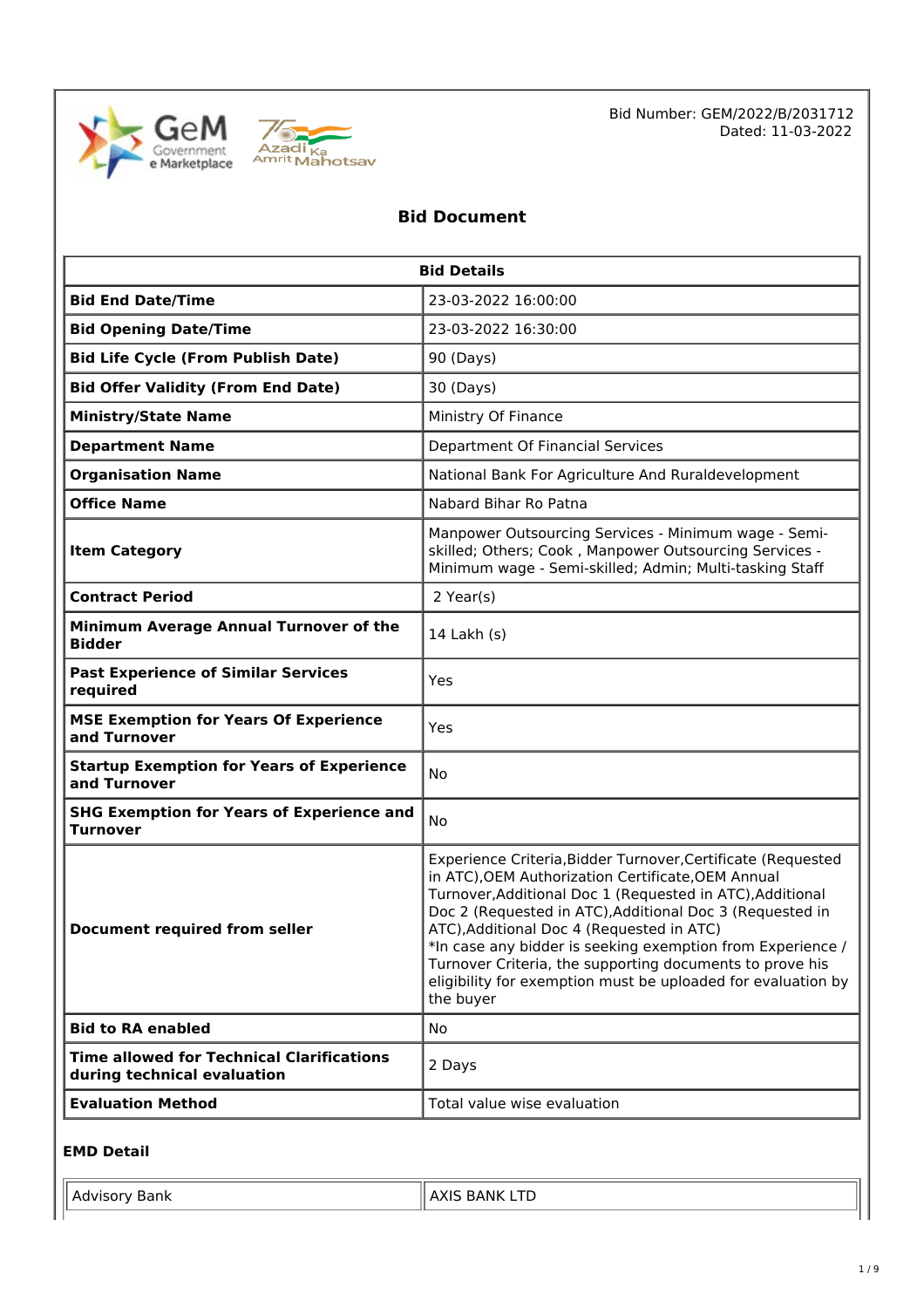| EMD Percentage(%) | 2.00            |
|-------------------|-----------------|
| EMD Amount        | .5433c<br>3433U |

### **ePBG Detail**

| Advisory Bank                       | II AXIS BANK LTD |
|-------------------------------------|------------------|
| ePBG Percentage(%)                  | 5.00             |
| Duration of ePBG required (Months). | ┸                |

(a). EMD EXEMPTION: The bidder seeking EMD exemption, must submit the valid supporting document for the relevant category as per GeM GTC with the bid. Under MSE category, only manufacturers for goods and Service Providers for Services are eligible for exemption from EMD. Traders are excluded from the purview of this Policy.

(b). EMD & Performance security should be in favour of Beneficiary, wherever it is applicable.

#### **Beneficiary:**

Manager NABARD BIHAR RO PATNA, Department of Financial Services, National Bank for Agriculture and RuralDevelopment, Ministry of Finance (Kameshwar Singh)

#### **Splitting**

Bid splitting not applied.

1. If the bidder is a Micro or Small Enterprise as per latest definitions under MSME rules, the bidder shall be exempted from the requirement of "Bidder Turnover" criteria and "Experience Criteria". If the bidder is OEM of the offered products, it would also be exempted from the "OEM Average Turnover" criteria. In case any bidder is seeking exemption from Turnover / Experience Criteria, the supporting documents to prove his eligibility for exemption must be uploaded for evaluation by the buyer.

2. The minimum average annual financial turnover of the bidder during the last three years, ending on 31st March of the previous financial year, should be as indicated above in the bid document. Documentary evidence in the form of certified Audited Balance Sheets of relevant periods or a certificate from the Chartered Accountant / Cost Accountant indicating the turnover details for the relevant period shall be uploaded with the bid. In case the date of constitution / incorporation of the bidder is less than 3-year-old, the average turnover in respect of the completed financial years after the date of constitution shall be taken into account for this criteria. 3. Past Experience of Similar Services: The Bidder must have successfully executed / completed at least one single order of 80 % of the Estimated Bid Value or 2 orders each of 50 % of the Estimated Bid Value or 3 orders each of 40 % of the Estimated Bid Value for similar service(s) in last three years to any Central / State Govt Organization / PSU / Public Listed Company. Copies of contracts / work orders and documentary evidence of successful execution / completion in support of Past Experience of Similar Services along with names, address and contact details of clients shall be uploaded with the bid for verification by the Buyer.

#### **Additional Qualification/Data Required**

**Annual turnover Required by Buyer in Crores:**01 Number of Similar Project amounting to Rs.28 lakh each

**The Bidder should have executed at least X No. projects with contract value not less than yy for each contract of providing manpower services to Central/ State Government Departments/ Public Sector Undertakings/ Autonomous Bodies in last N financial years:**02 Number of Similar Project amounting to Rs.22.40 lakh each

**The Bidder should have executed at least X No. projects with supply of xx..no. of manpower in each**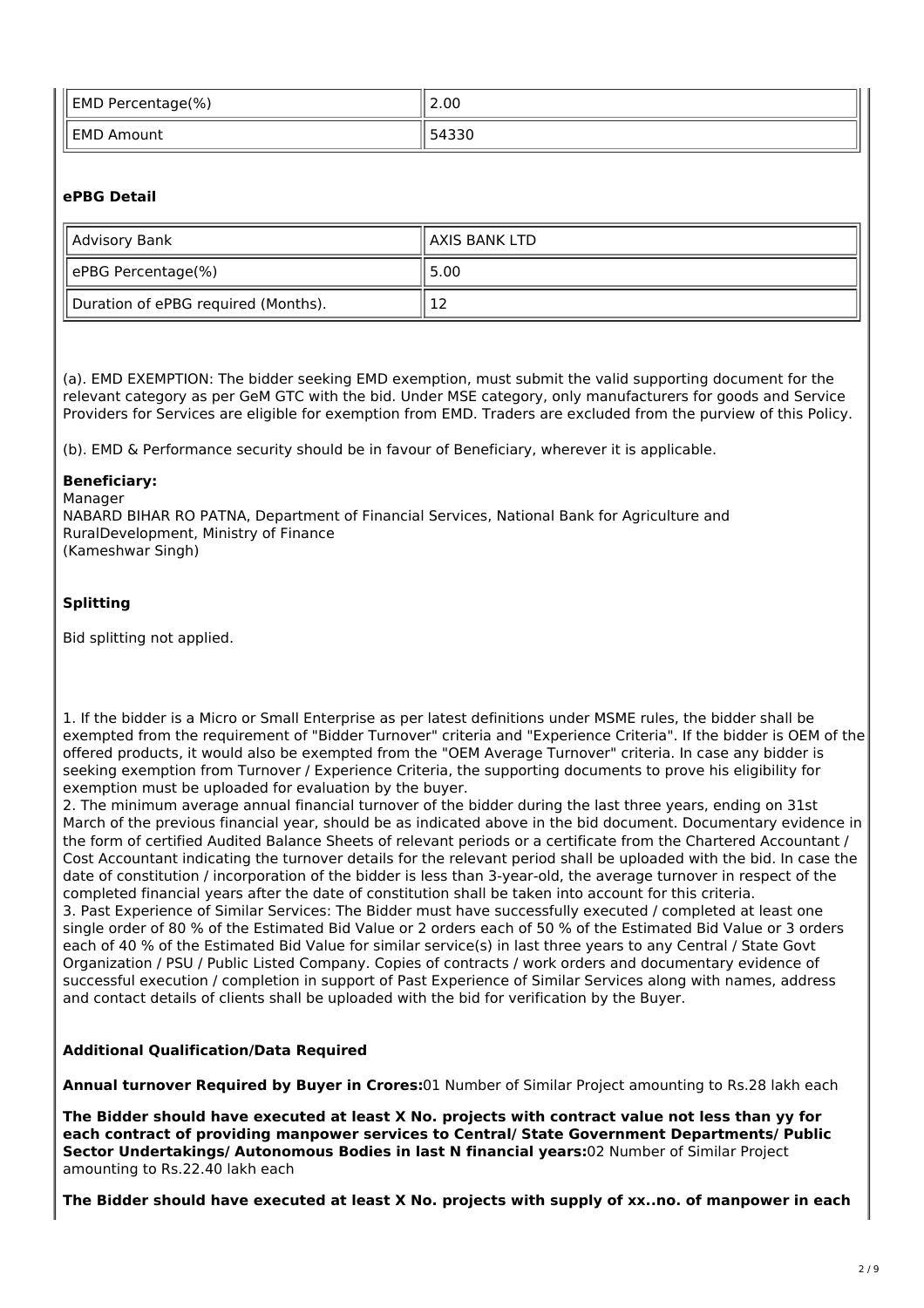**contract of providing manpower services to Central/ State Government Departments/ Public Sector Undertakings/ Autonomous Bodies in last N financial years:**03 Number of Similar Project amounting to Rs.14 lakh each

**Scope of work & Job description:**1646993124.pdf

**Please upload the list of resources alongwith quantity of each type of resource to be continued by the successful bidder/Service Provider under the new contract as per the Terms and Conditions of new contract concluded on the basis of this bid alongwith approval of Competent Authority.:**1646993207.pdf

**Buyer to upload undertaking that Minimum Wages indicated by him during Bid Creation are as per applicable Minimum Wages Act:**1646993228.pdf

**This Bid is based on Quality & Cost Based Selelction (QCBS) . The technical qualification parameters are :-**

| l Parameter Name                       | Max Marks | Cutoff Marks | Qualification Methodology<br>' Document |
|----------------------------------------|-----------|--------------|-----------------------------------------|
| As given in BID Document and<br>l OCBS | 100       | 70           | <b>View File</b>                        |

**Total Minimum Qualifying Marks for Technical Score:** 70

**QCBS Weightage(Technical:Financial):**70:30

#### **Pre Bid Detail(s)**

| <b>Pre-Bid Date and Time</b> | <b>Pre-Bid Venue</b>               |  |
|------------------------------|------------------------------------|--|
| 21-03-2022 16:00:00          | NABARD BIHAR REGIONAL OFFICE PATNA |  |

#### **Manpower Outsourcing Services - Minimum Wage - Semi-skilled; Others; Cook ( 2 )**

#### **Technical Specifications**

| <b>Specification</b>             | <b>Values</b>      |
|----------------------------------|--------------------|
| Core                             |                    |
| Skill Category                   | Semi-skilled       |
| Type of Function                 | Others             |
| List of Profiles                 | Cook               |
| <b>Educational Qualification</b> | <b>High School</b> |
| Specialization                   | Not Required       |
| Post Graduation                  | Not Required       |
| Specialization for PG            | Not Applicable     |
| Experience                       | 3 to 7 Years       |
| State                            | <b>NA</b>          |
| Zipcode                          | <b>NA</b>          |
| <b>District</b>                  | <b>NA</b>          |
| Addon(s)                         |                    |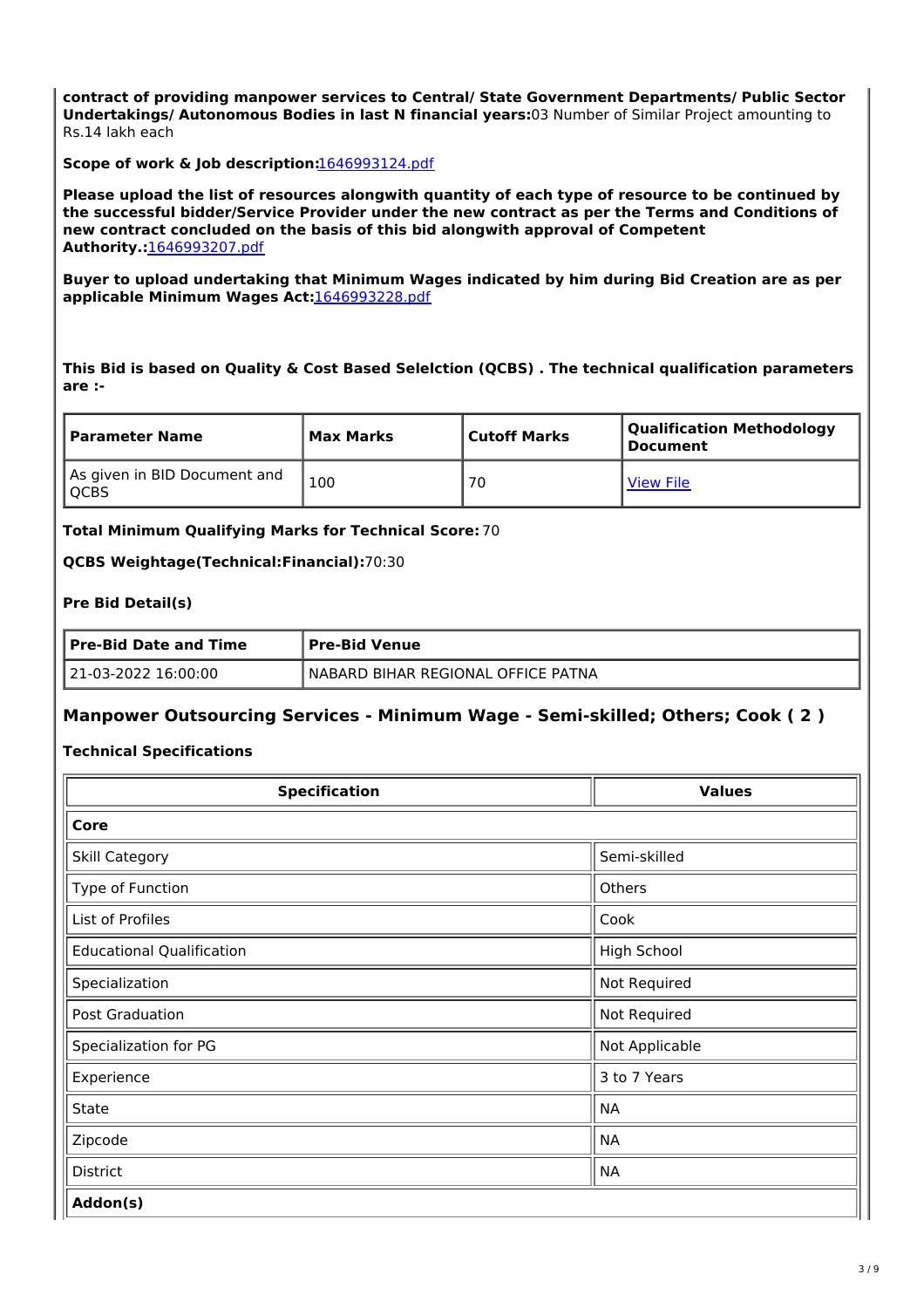| <b>Specification</b>            | <b>Values</b> |  |
|---------------------------------|---------------|--|
|                                 |               |  |
| <b>Additional Details</b>       |               |  |
| Title for Optional Allowances 1 | U             |  |
| Title for Optional Allowances 2 | O             |  |
| Title for Optional Allowances 3 |               |  |
| Designation                     | <b>COOK</b>   |  |

## **Additional Specification Documents**

## **Consignees/Reporting Officer and Quantity**

| S.No.        | <b>Consignee/Reporti</b><br>ng Officer | <b>Address</b>                                                                           | <b>Number of</b><br><b>Resources to</b><br>be hired | <b>Additional</b><br>Requirement                                                                                                                                                                                                                                                                                                                                                                                                                                                                                                                                            |
|--------------|----------------------------------------|------------------------------------------------------------------------------------------|-----------------------------------------------------|-----------------------------------------------------------------------------------------------------------------------------------------------------------------------------------------------------------------------------------------------------------------------------------------------------------------------------------------------------------------------------------------------------------------------------------------------------------------------------------------------------------------------------------------------------------------------------|
| $\mathbf{1}$ | Kameshwar Singh                        | 800001, Maurya Lok Complex,<br>Block "B", 4th and 5th Floor,<br>Dak Bungalow Road, Patna | 2                                                   | • ELDI (INR per day)<br>: 2.73<br>• Bonus (INR per<br>day): 45.48<br>• EPF Admin Charge<br>(INR per day) :<br>2.73<br>• Optional<br>Allowances 1 (INR<br>per day) : $0$<br>• Optional<br>Allowances 2 (INR<br>per day) : 0<br>• Optional<br>Allowances 3 (INR<br>per day) : $0$<br>Minimum daily<br>$\bullet$<br>wage (INR)<br>exclusive of GST:<br>546<br>ESI (INR per day) :<br>$\bullet$<br>17.75<br>Number of working<br>$\bullet$<br>days in a month :<br>26<br>Provident Fund<br>(INR per day) :<br>65.52<br>Tenure/ Duration of<br>Employment (in<br>$months$ ) : 24 |

**Manpower Outsourcing Services - Minimum Wage - Semi-skilled; Admin; Multi-tasking Staff ( 3 )**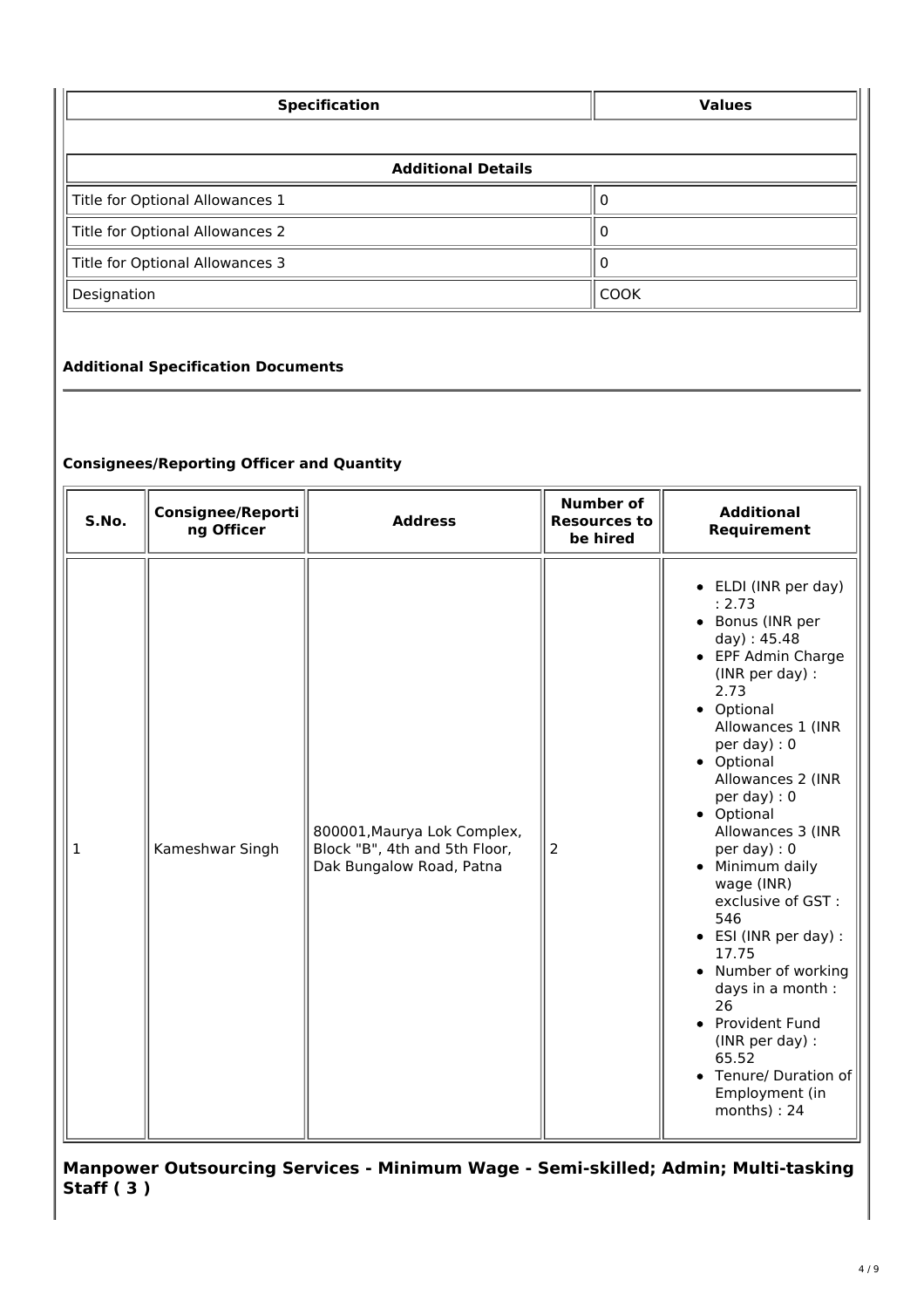## **Technical Specifications**

| <b>Specification</b>             | <b>Values</b>       |  |  |
|----------------------------------|---------------------|--|--|
| Core                             |                     |  |  |
| Skill Category                   | Semi-skilled        |  |  |
| Type of Function                 | Admin               |  |  |
| List of Profiles                 | Multi-tasking Staff |  |  |
| <b>Educational Qualification</b> | High School         |  |  |
| Specialization                   | Not Required        |  |  |
| <b>Post Graduation</b>           | Not Required        |  |  |
| Specialization for PG            | Not Applicable      |  |  |
| Experience                       | 3 to 7 Years        |  |  |
| State                            | <b>NA</b>           |  |  |
| Zipcode                          | <b>NA</b>           |  |  |
| <b>District</b>                  | <b>NA</b>           |  |  |
| Addon(s)                         |                     |  |  |
| <b>Additional Details</b>        |                     |  |  |
| Title for Optional Allowances 3  | 0                   |  |  |
| Designation                      | <b>COOK</b>         |  |  |
| Title for Optional Allowances 1  | 0                   |  |  |

# Title for Optional Allowances 2  $\|$  0

## **Additional Specification Documents**

## **Consignees/Reporting Officer and Quantity**

| Consignee/Reporti   <br>S.No.<br><b>Address</b><br>ng Officer | Number of<br><b>Resources to</b><br>be hired | <b>Additional</b><br>Reauirement |
|---------------------------------------------------------------|----------------------------------------------|----------------------------------|
|---------------------------------------------------------------|----------------------------------------------|----------------------------------|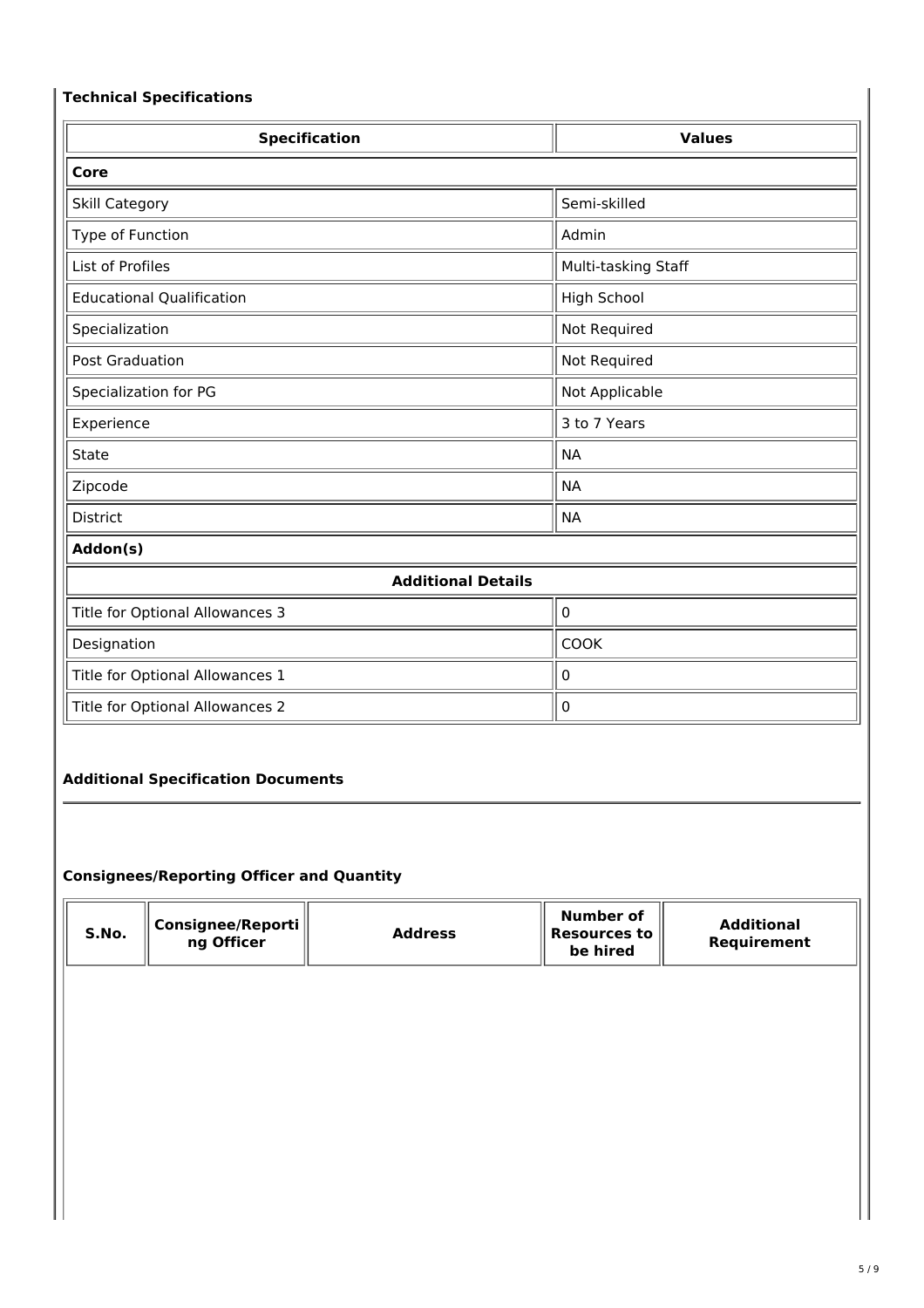| S.No.        | Consignee/Reporti<br>ng Officer | <b>Address</b>                                                                           | <b>Number of</b><br><b>Resources to</b><br>be hired | <b>Additional</b><br>Requirement                                                                                                                                                                                                                                                                                                                                                                                                                                                                                                            |
|--------------|---------------------------------|------------------------------------------------------------------------------------------|-----------------------------------------------------|---------------------------------------------------------------------------------------------------------------------------------------------------------------------------------------------------------------------------------------------------------------------------------------------------------------------------------------------------------------------------------------------------------------------------------------------------------------------------------------------------------------------------------------------|
| $\mathbf{1}$ | Kameshwar Singh                 | 800001, Maurya Lok Complex,<br>Block "B", 4th and 5th Floor,<br>Dak Bungalow Road, Patna | 3                                                   | • Bonus (INR per<br>day): 45.48<br>• ELDI (INR per day)<br>: 2.73<br>• EPF Admin Charge<br>(INR per day) :<br>2.73<br>• Minimum daily<br>wage (INR)<br>exclusive of GST :<br>546<br>• Optional<br>Allowances 1 (INR<br>per day) : $0$<br>• Optional<br>Allowances 2 (INR<br>per day) : $0$<br>• Optional<br>Allowances 3 (INR<br>per day): 0<br>• ESI (INR per day) :<br>17.75<br>• Number of working<br>days in a month :<br>26<br>• Provident Fund<br>(INR per day) :<br>65.52<br>• Tenure/ Duration of<br>Employment (in<br>months) : 24 |

## **Buyer Added Bid Specific Terms and Conditions**

#### 1. **Generic**

Actual delivery (and Installation & Commissioning (if covered in scope of supply)) is to be done at following address NABARD 4th and 5th Floor Block B Maurya Lok Complex Near Dak Bungalow Chauraha Patna-800001 Bihar.

## 2. **Generic**

**Bidder financial standing:** The bidder should not be under liquidation, court receivership or similar proceedings, should not be bankrupt. Bidder to upload undertaking to this effect with bid.

## 3. **Generic**

Bidders are advised to check applicable GST on their own before quoting. Buyer will not take any responsibility in this regards. GST reimbursement will be as per actuals or as per applicable rates (whichever is lower), subject to the maximum of quoted GST %.

#### 4. **Generic**

Buyer Organization specific Integrity Pact shall have to be complied by all bidders. Bidders shall have to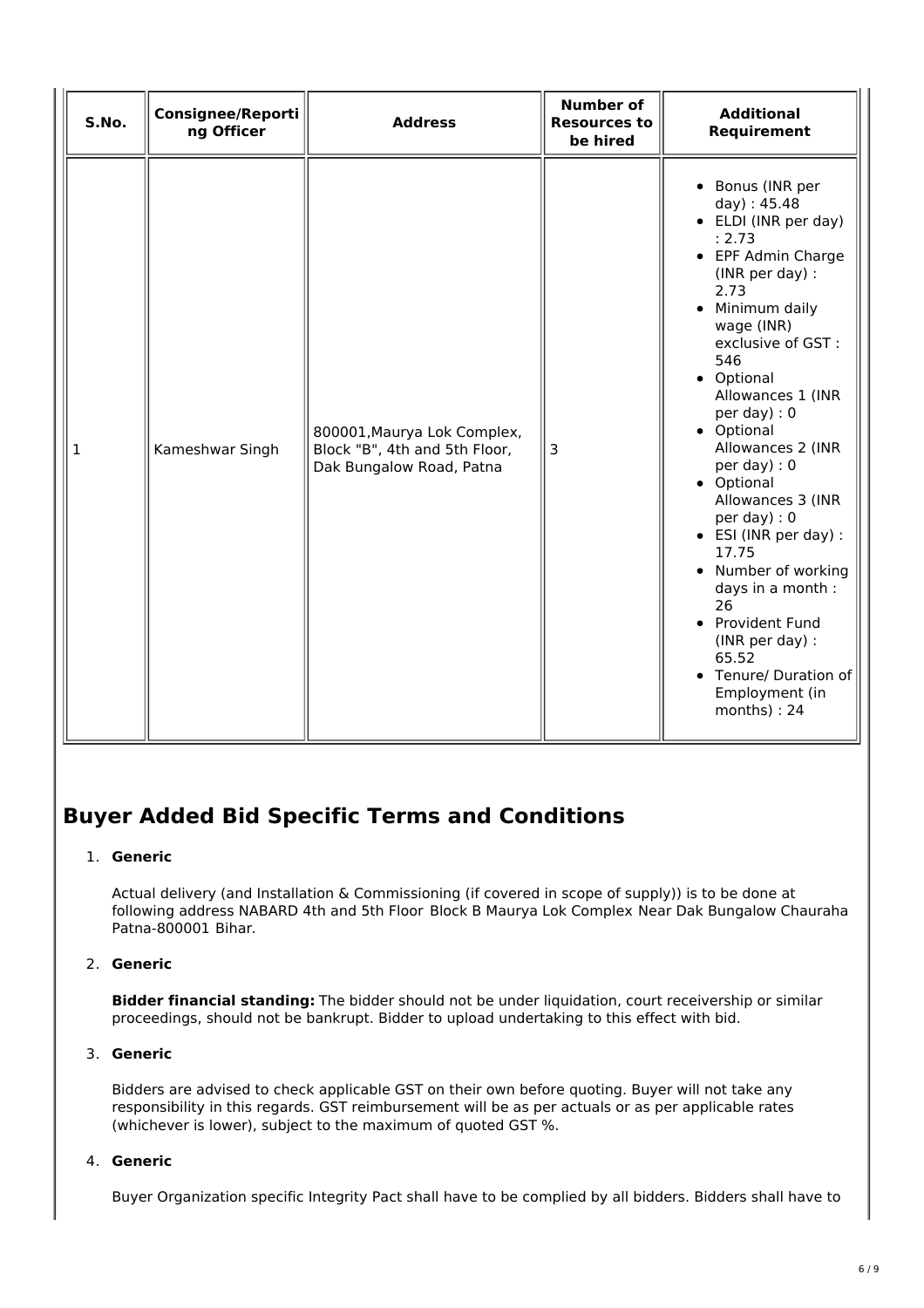upload scanned copy of signed integrity pact as per Buyer organizations policy along with bid. Click here to view the file

#### 5. **Generic**

**Consortium:** In case of Contracts, wherein the seller alone does not have necessary expertise, the seller can form consortium with other sellers for submission of the bid, with one of the consortium company as leader. However, each and every member of the consortium shall be equally responsible for the complete execution of the project contract. An undertaking to this effect is to be uploaded with bid.

#### 6. **Generic**

Duration of the service contract may be extended up to 6 months beyond the initial contract duration (subject to satisfactory performance and mutual consent).

#### 7. **Generic**

**End User Certificate:** Wherever Bidders are insisting for End User Certificate from the Buyer, same shall be provided in Buyer's standard format only.

#### 8. **Generic**

For hazardous chemical/item, all precautionary measure as per regulation from the point of transportation/ handling/ storage/ safety/ health/ environment to be undertaken/ specified before dispatch. During dispatch, proper symbol for the hazard/ MSDS/ Batch No./ date of manufacturing/ Gross Weight/ Net Weight/ shelf Life etc are to be written/ printed/ pasted on the body of the packing.

#### 9. **Generic**

OPTION CLAUSE: The Purchaser reserves the right to increase or decrease the quantity to be ordered up to 25 percent of bid quantity at the time of placement of contract. The purchaser also reserves the right to increase the ordered quantity by up to 25% of the contracted quantity during the currency of the contract at the contracted rates. Bidders are bound to accept the orders accordingly.

#### 10. **Generic**

Products supplied shall be nontoxic and harmless to health. In the case of toxic materials, Material Safety Data Sheet may be furnished along with the material.

#### 11. **Generic**

Supplier shall ensure that the Invoice is raised in the name of Consignee with GSTIN of Consignee only.

#### 12. **Generic**

1. The Seller shall not assign the Contract in whole or part without obtaining the prior written consent of buyer.

2. The Seller shall not sub-contract the Contract in whole or part to any entity without obtaining the prior written consent of buyer.

3. The Seller shall, notwithstanding the consent and assignment/sub-contract, remain jointly and severally liable and responsible to buyer together with the assignee/ sub-contractor, for and in respect of the due performance of the Contract and the Sellers obligations there under.

#### 13. **Generic**

**Upload Manufacturer authorization:** Wherever Authorised Distributors are submitting the bid, Manufacturers Authorisation Form (MAF)/Certificate with OEM details such as name, designation, address, e-mail Id and Phone No. required to be furnished along with the bid.

#### 14. **Generic**

WORLD BANK TERMS AND CONDITIONS: Special Terms and Conditions as defined by world bank at click here will also be applicable. APPLICABLE ONLY IN CASE OF WORLD BANK FUNDED PROJECTS.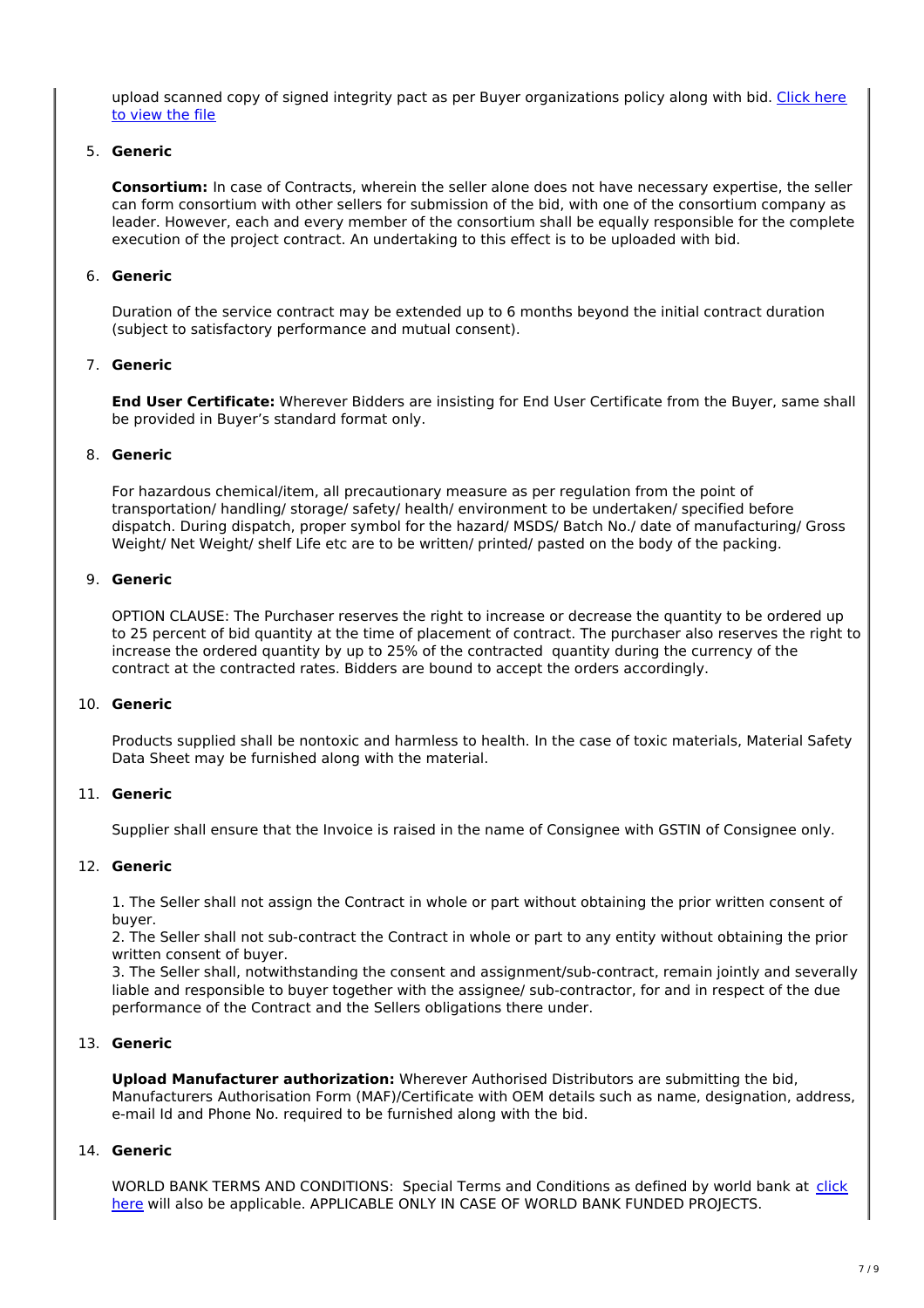## 15. **Generic**

Without prejudice to Buyer's right to price adjustment by way of discount or any other right or remedy available to Buyer, Buyer may terminate the Contract or any part thereof by a written notice to the Seller, if:

i) The Seller fails to comply with any material term of the Contract.

ii) The Seller informs Buyer of its inability to deliver the Material(s) or any part thereof within the stipulated Delivery Period or such inability otherwise becomes apparent.

iii) The Seller fails to deliver the Material(s) or any part thereof within the stipulated Delivery Period and/or to replace/rectify any rejected or defective Material(s) promptly.

iv) The Seller becomes bankrupt or goes into liquidation.

v) The Seller makes a general assignment for the benefit of creditors.

vi) A receiver is appointed for any substantial property owned by the Seller.

vii) The Seller has misrepresented to Buyer, acting on which misrepresentation Buyer has placed the Purchase Order on the Seller.

#### 16. **Generic**

While generating invoice in GeM portal, the seller must upload scanned copy of GST invoice and the screenshot of GST portal confirming payment of GST.

#### 17. **Forms of EMD and PBG**

Bidders can also submit the EMD with Payment online through RTGS / internet banking in Beneficiary name NATIONAL BANK FOR AGRICULTURE AND RURAL DEVELOPMENT Account No. NABADMN25 IFSC Code NBRD0000002 Bank Name NABARD Branch address HEAD OFFICE MUMBAI. Bidder to indicate bid number and name of bidding entity in the transaction details field at the time of online transfer. Bidder has to upload scanned copy / proof of the Online Payment Transfer along with bid.

#### 18. **Forms of EMD and PBG**

Successful Bidder can submit the Performance Security in the form of Payment online through RTGS / internet banking also (besides PBG which is allowed as per GeM GTC). On-line payment shall be in Beneficiary name NATIONAL BANK FOR AGRICULTURE AND RURAL DEVELOPMENT Account No. NABARDADMN25 IFSC Code NBRD0000002 Bank Name NABARD Branch address HEAD OFFICE MUMBAI. Successful Bidder to indicate Contract number and name of Seller entity in the transaction details field at the time of on-line transfer. Bidder has to upload scanned copy / proof of the Online Payment Transfer in place of PBG within 15 days of award of contract.

## **Disclaimer**

The additional terms and conditions have been incorporated by the Buyer after approval of the Competent Authority in Buyer Organization. Buyer organization is solely responsible for the impact of these clauses on the bidding process, its outcome and consequences thereof including any eccentricity / restriction arising in the bidding process due to these ATCs and due to modification of technical specification and / or terms and conditions governing the bid. Any clause incorporated by the Buyer such as demanding Tender Sample, incorporating any clause against the MSME policy and Preference to make in India Policy, mandating any Brand names or Foreign Certification, changing the default time period for Acceptance of material or payment timeline governed by OM of Department of Expenditure shall be null and void and would not be considered part of bid. Further any reference of conditions published on any external site or reference to external documents / clauses shall also be null and void. If any seller has any objection / grievance against these additional clauses or otherwise on any aspect of this bid, they can raise their representation against the same by using the Representation window provided in the bid details field in Seller dashboard after logging in as a seller within 4 days of bid publication on GeM. Buyer is duty bound to reply to all such representations and would not be allowed to open bids if he fails to reply to such representations.

This Bid is governed by the General Terms and Conditions, conditons stipulated in Bid and Service Level Agreement specific to this Service as provided in the Marketplace. However in case if any condition specified in General Terms and Conditions is contradicted by the conditions stipulated in Service Level Agreement, then it will over ride the conditions in the General Terms and Conditions.